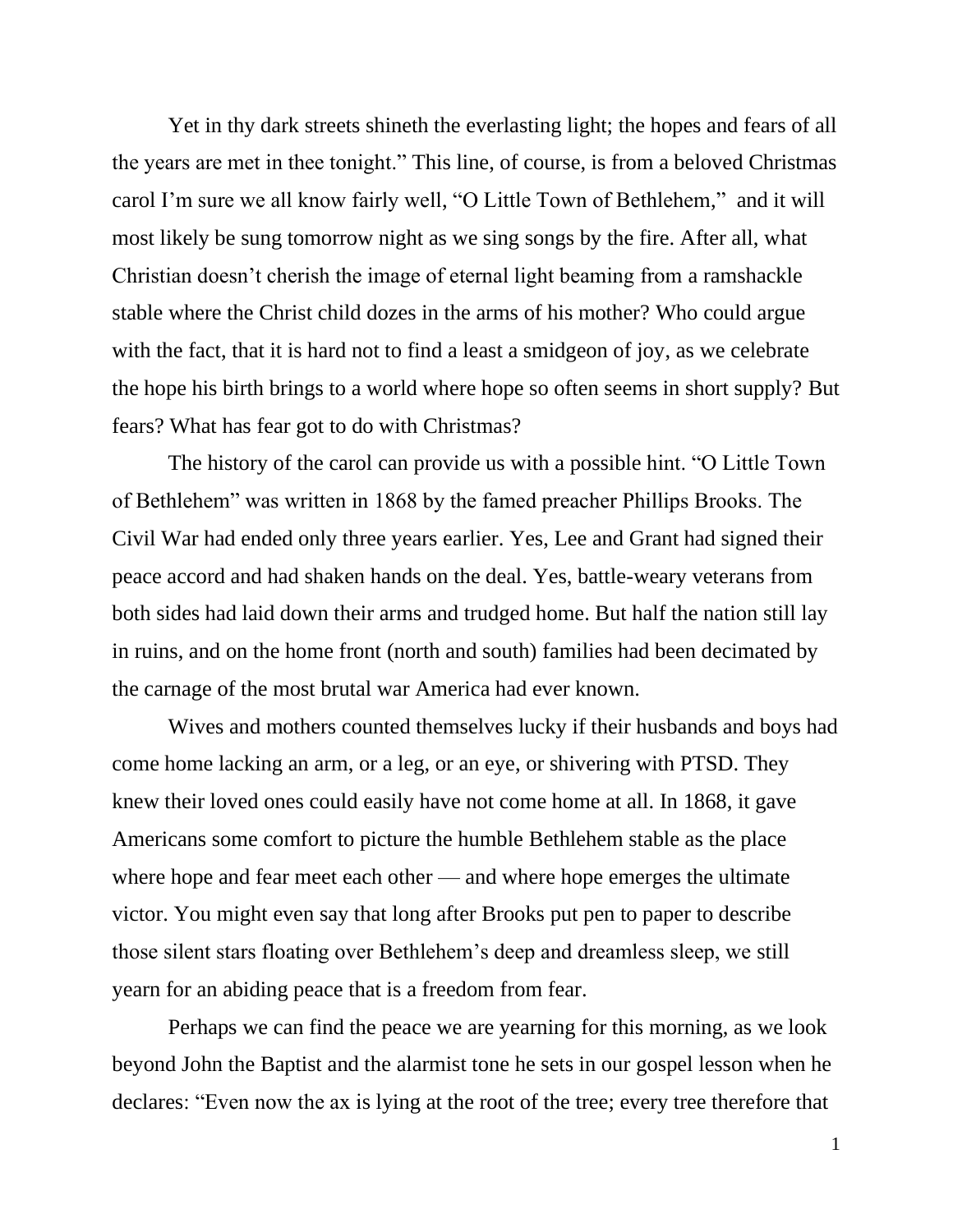does not bear good fruit is cut down and thrown into the fire." These are fairly cringe worthy words, and they fall short of delivering any type of comfort and/or relief for us. After all, John's prophecy is fairly calculated and rather disturbing. And yet, it is as much a part of the church's Advent proclamation as the message of comfort and peace that we receive as we rejoice in the concept of Immanuel "God with us."

I sometimes wonder if we Christians are used to finding prophetic condemnation in the Old Testament, and comfort and consolation in the New Testament, but this week the order is reversed. The words we find in Luke appear to be trafficking in fear, while our passage from Zephaniah sounds off a note of triumphant hope: "The king of Israel, the Lord, is in your midst; you shall fear disaster no more."

Not that Zephaniah's larger prophecy is all sweetness and light. Like his contemporary Jeremiah, Zephaniah in the early chapters of his book voices the message of an angry and resentful God, "I will utterly sweep away everything from the face of the earth, says the Lord. I will sweep away humans and animals; I will sweep away the birds of the air and the fish of the sea." He continues: "On that day, says the Lord, a cry will be heard from the Fish Gate, a wail from the Second Quarter, a loud crash from the hills. ... I will search Jerusalem with lamps, and I will punish the people who rest complacently on their dregs...."

The prophet's words are practically an accusation, or charge, against our own culture. Yet, we do not vanquish fear by denying or avoiding it. We need to admit that fear is as much a part of the Christmas story as peace and joy. It actually helps us during our Advent journey to acknowledge our fears, our worries, and our concerns. For it is only by moving through our fears, to the joy that awaits us on the other side, that we truly grasp the triumphant good news of the Christ child coming into the world.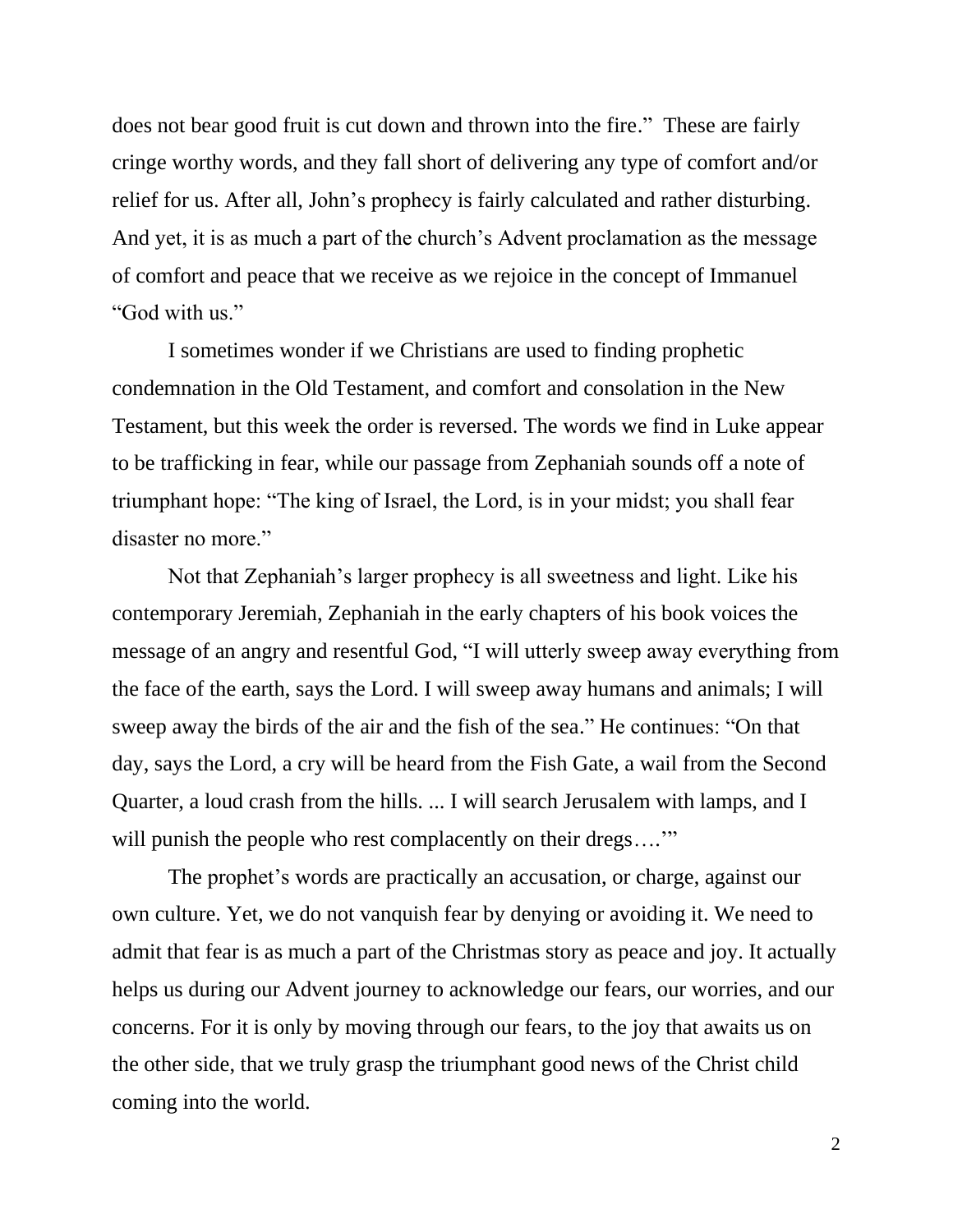In fact, there's more fear in the Christmas story than most of us care to be reminded of. It's unmistakably present in John's fiery preaching, of course, but we glimpse it also in the angel's repeated greeting: "Do not be afraid." Yes, the angel says not to be afraid, to Mary, to Joseph, and to the Shepherds, but the fact that such an exhortation needs to be voiced at all, is an admission that fear is an everpresent reality — then and now!

You just don't get that, in the secular version of the holiday that many of our neighbors enjoy. It's all light and no shadow, all merriment, and no malice. As for those who turn for a moment from the relentless yuletide cheer- to acknowledge some all-too-human problem or difficulty –they might be accused of lacking sufficient "Christmas spirit." They might even be called a Grinch or an Ebenezer Scrooge!

A religious author named Walter Wangerin captures the shallowness of the secular Christmas merriment that is celebrated by countless people these days with these words: "Mindlessly do the bells of secular celebrations jingle for Christmas. Meaninglessly do carols repeat their tinny joys in all the malls in America. No richer than soda pop is every sentimentalized Christmas special on TV. Fearless is the world at play with godly things, because Godless is its heart. If God is a laughing Santa, why should we be afraid?"

But God, is no "laughing Santa!" Our secular culture may be quick to domesticate God into a benevolent philanthropist, a kindly figure very much like Old Saint Nick, but that image lacks biblical witness or scriptural proof. God is to be loved, yes; but we also tend to forget that God is also to be feared. Which begs the question, do we really want to discard the biblical understanding of our God as a righteous judge? Do we really want to live in a world where there is no final judgment, no ultimate accounting for deeds of good or deeds of evil?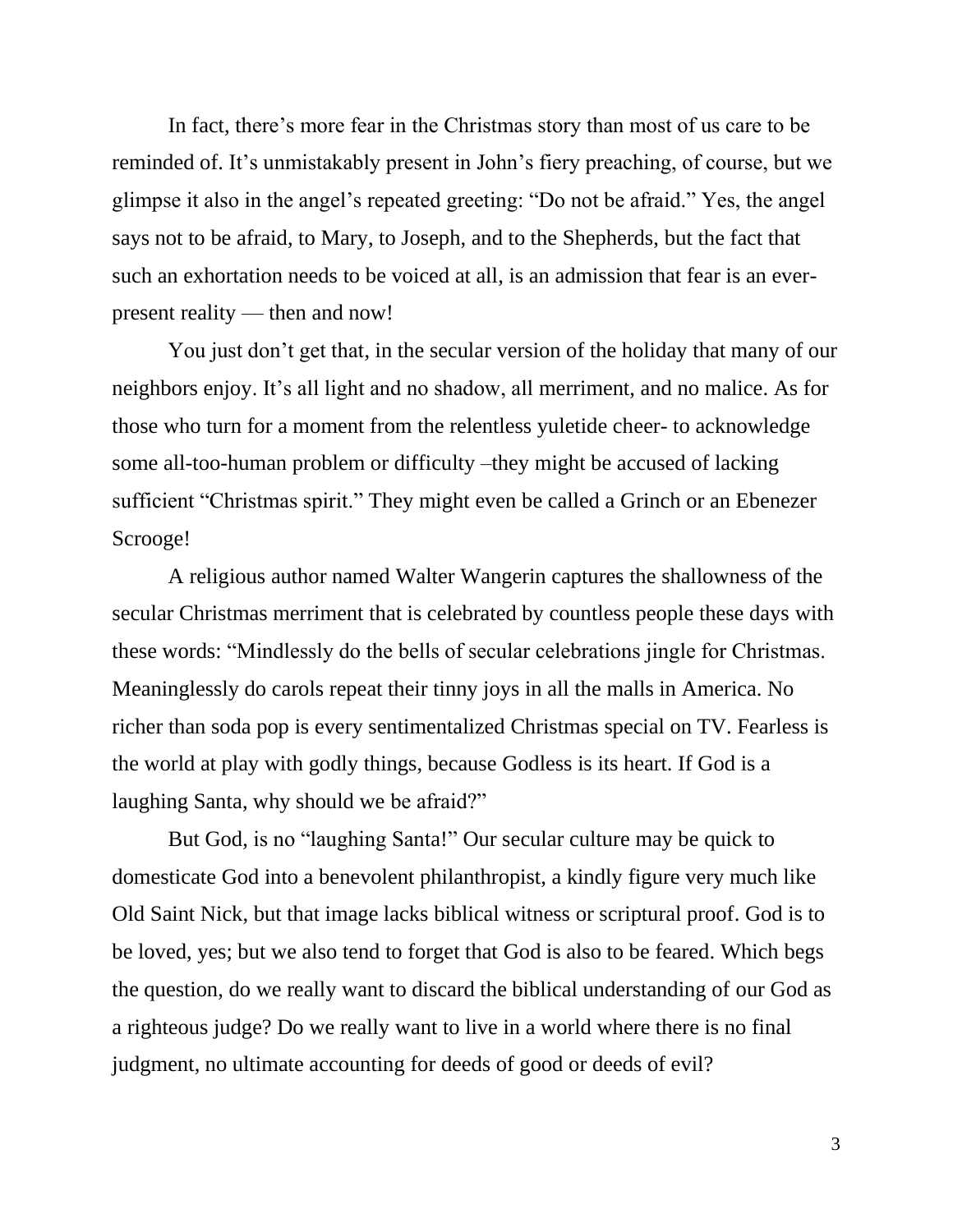Clearly, John the Baptist wants no part of such a world — nor do the gospelwriters, as they bookend the Christmas story with angels who preface good news with "Fear not," on one side, and with the soldiers of a jealous king who run babies through with their swords, on the other. In other words, **to get to joy, we have to pass through fear.** We generally don't receive Christmas joy by detouring around fear. We get there, as Phillips Brooks knew, only by allowing the hopes and fears of all the years to meet one another in that little town of Bethlehem.

In this life there are things to be feared — no doubt about it! If we did not fear the worst outcomes of human life — illness, poverty, pain, suffering, death, and all the rest — we'd be considered foolish. Yet, both Zephaniah and John are telling us good news! They're telling us that all the fears and anxieties we hold onto are next to nothing when laid up against the great plans God has for this world that we live in.

Pastor and theologian Leonard Sweet tells a story about a certain Native American tribe who had a unique way of training young braves. On the night of a boy's 13<sup>th</sup> birthday, he is led out into the wilderness to spend the night alone. Most young braves, at that point in their lives, had never been away from the security of their elders. Yet on that night, young teenagers are blindfolded and taken miles away. When each one takes off their blindfold, they find themselves in the middle of the woods alone and dependent on nothing but the good will of the Great Spirit, and their own survival training.

It isn't too hard for us to imagine how terrifying this must be for the young boys who go through this rite of passage, as their imaginations most likely magnify every woodland sound, until it seems like a fearsome monster. But then, finally, each young brave manages to get to sleep. When dawn breaks, he rubs the sleep from his eyes and looks around. What he sees is an amazing and inspiring sight a tall man, standing just a few feet away, armed with a bow and arrow. It is his